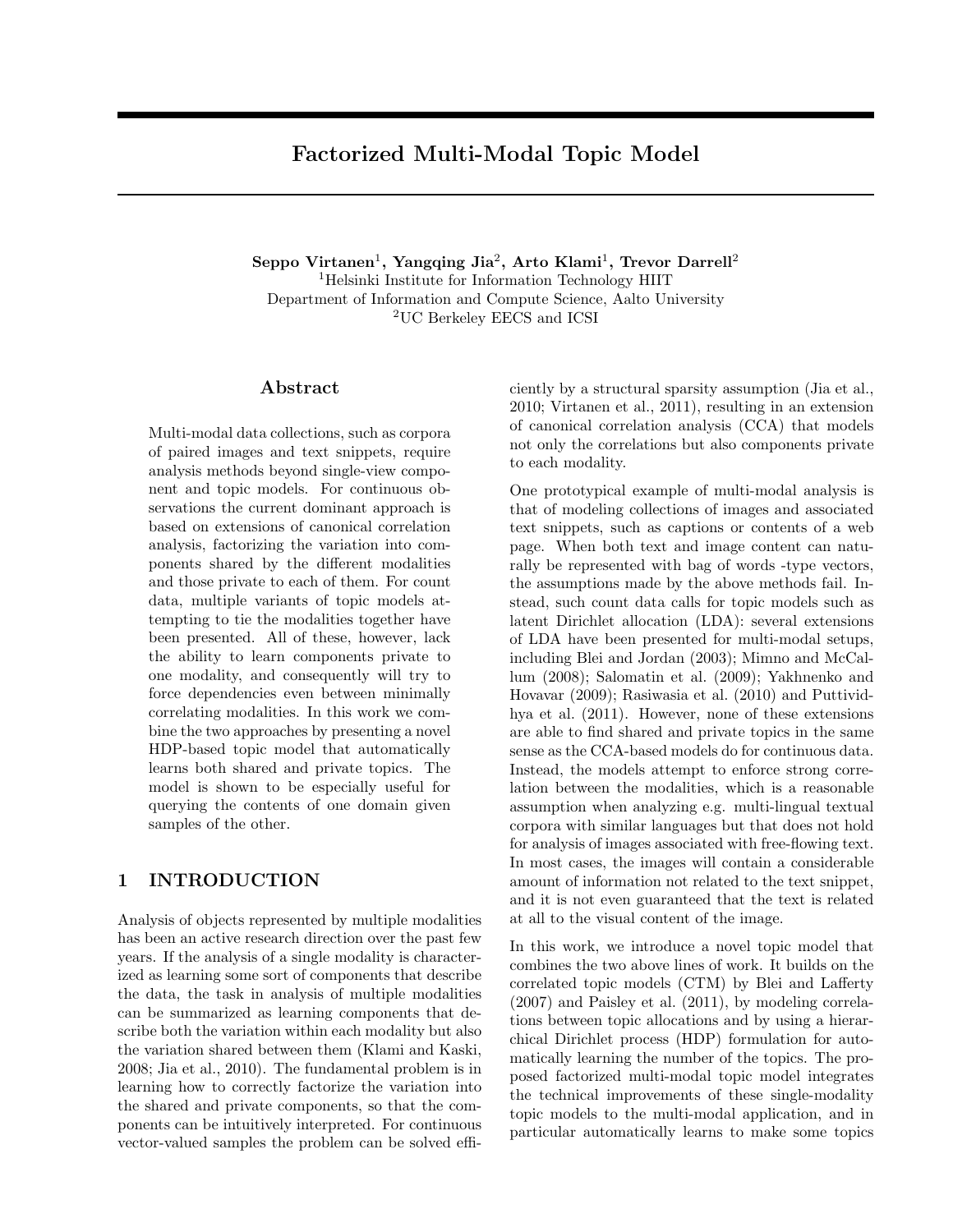specific to each of the modalities, implementing the factorization idea of Klami and Kaski (2008) and Jia et al. (2010) used for continuous data. The component selection plays a crucial role in implementing this property, implying that the HDP-based technique for automatically selecting the complexity is even more important for factorized multi-modal models than it would be a for a regular topic model.

The primary advantage of the new model is that is does not enforce correlations between the modalities, like the earlier multi-modal topic models do, but instead factorizes the variation into interpretable topics describing shared and private structure. The model is very flexible and does not enforce any particular factorization structure, but instead learns it from the data. For example, the model can completely ignore the shared topics in case the modalities are independent or find almost solely shared topics when they are strongly correlated. In this work we demonstrate the model in analyzing modalities that have only weak relationships, a scenario for which the previous models would not work. In particular, we analyze a collection of Wikipedia pages that consist of images and the whole text on the page. Such a collection has relatively low between-modality correlation and in particular includes considerable amount of text that is not related to the image at all, necessitating topics private to the text modality. The proposed model is shown to clearly outperform alternative HDP-based topic models as well as correspondence LDA (Blei and Jordan, 2003) in the task of inferring the contents of a missing modality.

## 2 BACKGROUND: TOPIC MODELS

To briefly summarize the topic models and to introduce the notation used in the paper, we describe the standard topic model of Latent Dirichlet Allocation (LDA) (Blei et al., 2003) through its generative process. We assume that words occurring in a document are drawn from K topics. Each topic specifies a multinomial probability distribution over the vocabulary, parameterized through  $\eta_k$  drawn from the Dirichlet distribution  $Dir(\gamma 1)$ , and the topic proportions are multinomial with parameters  $\theta \sim \text{Dir}(\nu \mathbf{1})$ . The documents are generated by repeatedly sampling a topic indicator  $z \sim \text{Multi}(\boldsymbol{\theta})$  and then drawing a word from the corresponding topic as  $x \sim \text{Multi}(\eta_z)$ .

We will also heavily depend on the concept of correlated topic models (CTM) (Blei and Lafferty, 2007). In the standard LDA the topic proportions  $\theta$  drawn from the Dirichlet distribution become independent except for weak negative correlation stemming from the normalization constraint. CTM replaces this choice by

logistic normal distribution, first drawing an auxiliary variable from a Gaussian distribution  $\xi \sim N(\mu, \Sigma)$  and specifying the topic distribution as  $\theta \propto \exp(\xi)$ . The topics become correlated when  $\Sigma$  is not diagonal, and empirical experiments show increased predictive accuracy.

Finally, our model will be formulated through a hierarchical Dirichlet process (HDP) formulation (Teh et al., 2006), to enable automatic choice of the number of topics. As mentioned in the introduction, the choice is even more critical for multi-modal models, since we will have several sets of topics instead of just a single one; specifying the complexity for all of those in advance would not be feasible. Our model will use elements from the recently introduced Discrete Infinite Logistic Normal (DILN) model by Paisley et al. (2011), which incorporates HDP into CTM. The key idea of DILN is that the topic distributions  $\theta$  are made sparse by multiplying the  $\exp(\xi)$ by sparse topic-selection terms. The topic distribution is given by  $\boldsymbol{\theta}_k \propto \text{Gamma}(\beta \mathbf{p}_k, \exp(-\boldsymbol{\xi}_k))$ , where both  $\beta$  and  $\mathbf{p}_k$  come from a stick-breaking process:  $\beta$  is the second level consentration parameter, and  $\mathbf{p}_k = V_k \prod_{i=1}^{k-1} (1 - V_i)$ , where  $V_k \sim \text{Beta}(1, \alpha)$  with  $\alpha$  as the first level concentration parameter. The expected value of  $\boldsymbol{\theta}_k$  is proportional to  $\beta \mathbf{p}_k \exp(\boldsymbol{\xi}_k)$ , illustrating the way the different parameters influence the topic weights. For any finite data collection,  $\mathbf{p}_k > 0$ only for a finite subset of topics and hence the model automatically selects the number of topics.

## 3 FACTORIZED MULTI-MODAL TOPIC MODEL

Consider a collection of documents each containing M weakly correlated modalities, where each modality has its own vocabulary. In the application of this paper the two vocabularies are textual and visual words collected from Wikipedia pages with text and a single image (though the model would directly generalize to multiple images). We introduce a novel multi-modal topic model that can be used to learn dependencies between these modalities, enabling e.g. predicting the textual content associated with a novel image. The problem is made particularly challenging by the weak relationship between the modalities; several of the documents will contain large amounts of text not related to the image content.

For modeling the data, we will use  $M$  separate vocabularies, so that words (or visual words) for each modality are drawn from separate dictionaries  $\boldsymbol{\eta}^{(m)}$ specific to each view m. The topic proportions  $\boldsymbol{\theta}^{(m)}$ will also be specific to each modality, whereas the actual words are sampled independently for each modal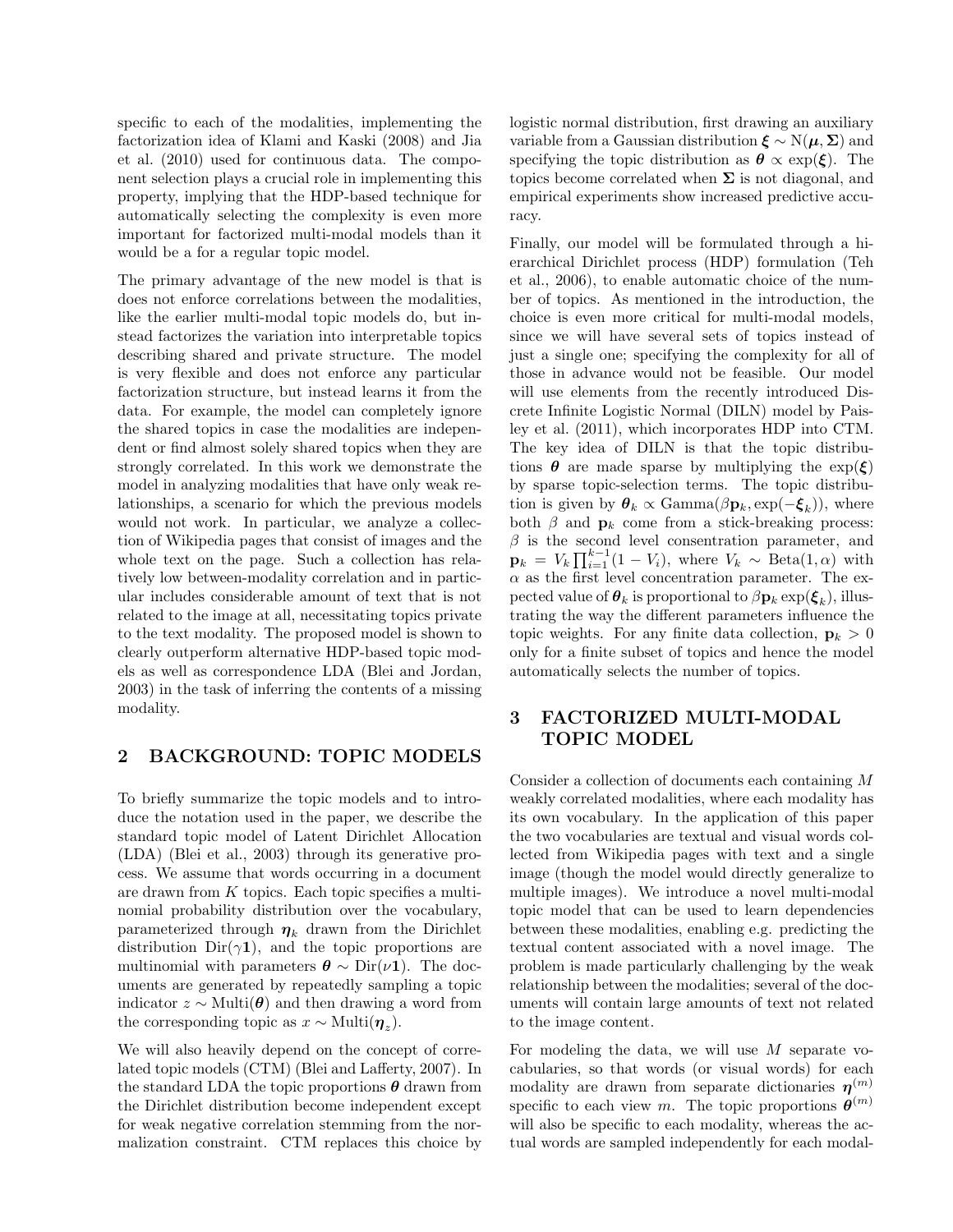ity given the topic proportions. The essential modeling question is then how the topic proportions are tied with each other, in order to achieve the factorization into shared and private topics. In brief, we will do this by (i) modeling dependencies between topics both within and across modalities and (ii) automatically selecting the number of topics for each type (shared or private to any of the modalities).

The topic proportions  $\boldsymbol{\theta}^{(m)}$  are made dependent by introducing auxiliary variables  $\xi^{(m)}$ , denoting by  $\xi =$  $(\boldsymbol{\xi}^{(1)}, ..., \boldsymbol{\xi}^{(M)})$  the concatenation of them, and using the CTM prior  $\xi \sim N(\mu, \Sigma)$ . This part of the model corresponds to the 'multi-field CTM with different topic sets' by Salomatin et al. (2009), and the different blocks in  $\Sigma$  describe different types of dependencies between the topic proportions. In particular, the blocks around the diagonal describe dependencies between the topic proportions of each modality, whereas the off-diagonal blocks describe dependencies in topic proportions between the modalities.

Having a CTM for the joint topic distribution is not yet sufficient for separating the shared topics from private ones, since we can only control the correlation between the topic proportions. A large correlation between two topics for different modalities would imply that it is shared, but lack of correlation (that is,  $\Sigma_{kl} = 0$ ) would not make either component private. Instead, the weights would simply be determined independently. To create separate sets of shared and private topics we need to be able to switch some of the topics off in one or more of the modalities, similarly to how Jia et al. (2010) and Virtanen et al. (2011) switch off components to make the same distinction in continuous data models. In the case of multi-field CTM this could only be done by driving  $\mu_k$  (the mean of the Gaussian prior for  $\xi_k$ ) towards minus infinity, which is not encouraged by the model and is difficult to achieve with mean-field updates.

We implement the shared/private choice by separate HDPs, one for each modality, switching a subset of topics off for each modality separately by a mechanism similar to how the single-view DILN model (Paisley et al., 2011) selects the topics. We introduce  $\beta^{(m)}$  and  $\mathbf{p}^{(m)}$  for each modality  $m = 1, ..., M$ , and draw them from separate HDPs, resulting in  $\boldsymbol{\theta}^{(m)} \propto \text{Gamma}(\beta^{(m)} \mathbf{p}^{(m)}, \exp(-\boldsymbol{\xi}^{(m)}))$  as the final topic proportions. The topic distributions are still shared through  $\xi^{(m)}$  that were drawn from a single high-dimensional Gaussian, but for each modality the stick weights  $p^{(m)}$  select different subsets of topics to be switched off. In the end, a finite number of topics remain for each modality, and the private topics can be identified as ones that have non-zero weight for one modality and are not correlated with topics active in



Figure 1: A graphical representation of the factorized multi-modal topic model. The data has D documents described by  $M$  modalities. For each modality, the words  $\mathbf{x}^{(m)}$  are drawn from dictionary specific to that modality, according to topic proportions  $\boldsymbol{\theta}^{(m)}$  also specific to the modality. The topic proportions are generated by logistic transformation of latent variables  $\boldsymbol{\xi}^{(m)}$ that model the correlations between the topics both within and across modalities, followed by topic selection with a HDP (denoted by V and  $\beta$  in the plate; see text for details) for each modality. As a result, the model learns both topics modeling correlations between the modalities as well as topics private to each modality.

other modalities.

The final generative model motivated by the above discussion results in a collection of M correlated BOW data sets  $\mathbf{X}^{(m)}$ , generated as follows (see Figure 1 for graphical representation). For the whole collection we:

- create a dictionary of  $T^{(m)}$  topics for each modality by drawing  $\boldsymbol{\eta}_k^{(m)} \sim Dir(\gamma^{(m)}\mathbf{1})$  for  $k =$  $1, ..., T^{(m)}$
- draw the parameters  $\alpha^{(m)}, \beta^{(m)}, V^{(m)}$  of the DILN distribution for each modality from the stick-breaking formulation and construct  $p^{(m)}$ .

For each document d we then draw  $\xi \sim N(\mu, \Sigma)$ and partition it into the different modalities as  $\xi =$  $(\boldsymbol{\xi}^{(1)}, ..., \boldsymbol{\xi}^{(M)})$ . For each modality, we then generate the words independently as follows:

- form the topic proportion by drawing  $Y_k^{(m)} \sim$  $\mathrm{Gamma}(\beta^{(m)} \mathbf{p}_k^{(m)}$  $_{k}^{\left( m\right) },$   $\exp (-\boldsymbol{\xi}_{k}^{\left( m\right) }$  $\binom{m}{k}$ ) and set  $\boldsymbol{\theta}_k^{(m)}$  =  $\frac{Y_k^{(m)}}{\sum_{i=1}^{T^{(m)}} Y_i^{(m)}}$
- draw  $N^{(m)}$  words by choosing a topic z ∼ Multi $(\boldsymbol{\theta}^{(m)})$  and drawing a word  $x \sim \text{Multi}(\boldsymbol{\eta}_z^{(m)})$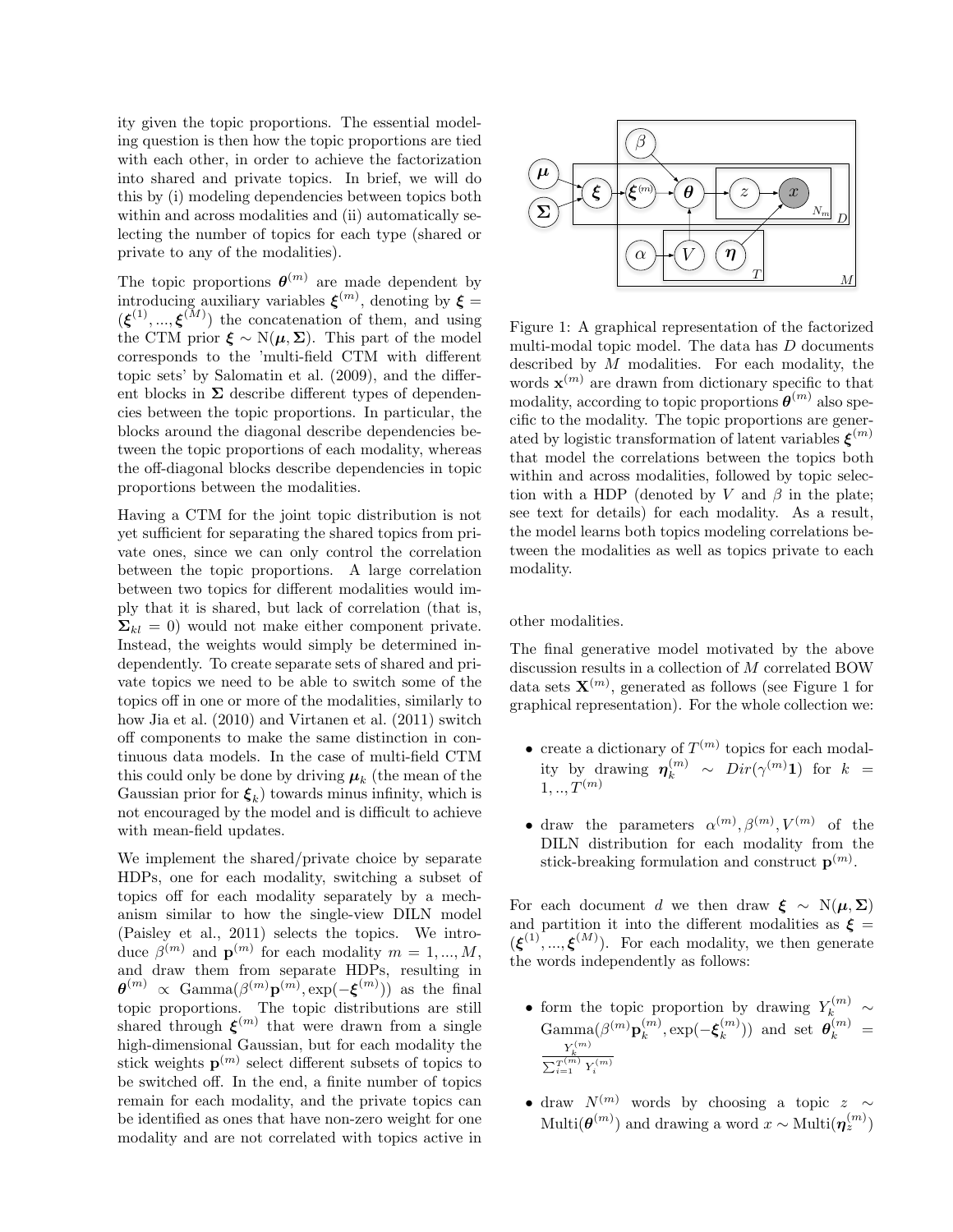#### 3.1 INFERENCE

For learning the model parameters we use a truncated variational approximation following closely the algorithm given by Paisley et al. (2011), the main difference being that we have M separate sets of  $\eta$ ,  $\beta$  and  $\mathbf{p}$ , one for each modality. The above generative process is truncated by setting  $V_{T^{(m)}}^{(m)} = 1$ , forcing the stick lengths beyond the truncation level  $T^{(m)}$  to be zero, and the resulting factorized approximation is given by

$$
Q = \prod_{m=1}^{M} \prod_{d=1}^{D} \prod_{n_m=1}^{N_m} \prod_{k=1}^{T} q(z_{dn_m k}^{(m)}) q(Y_{dn_m k}^{(m)}) q(\xi_{dk}^{(m)}) q(\boldsymbol{\eta}_k^{(m)})
$$

$$
q(V_k^{(m)}) q(\alpha_m) q(\beta_m) q(\boldsymbol{\mu}) q(\boldsymbol{\Sigma}),
$$

where to simplify notation we assume  $T_m = T \forall m$ . The algorithm proceeds by updating each factor in turn while keeping the others fixed, using either gradient ascent or analytic solution for maximizing the lower bound of the approximation for each of the terms (see Paisley et al. (2011) for details).

The main difference in the algorithms comes from updating  $\xi$ , since in our case it goes over M sets of topics instead of just one, yet the activities within each set are governed by separate HDPs. We use a diagonal Gaussian factor  $q(\boldsymbol{\xi}) = N(\tilde{\boldsymbol{\xi}}, \text{diag}(\tilde{\mathbf{v}}))$ , where  $\tilde{\mathbf{v}}$ denotes the variances of the dimensions, and use gradient ascent for jointly updating the parameters. To simplify notation we use  $\xi$  and **v** to denote the expectation and variance of the factorial distribution. The relevant part of the lower bound is

$$
\mathcal{L}_{\xi, \mathbf{v}} = -\sum_{m=1}^{M} \beta^{(m)} \mathbf{p}^{(m)^{T}} \xi^{(m)}
$$
(1)  

$$
-\sum_{m=1}^{M} \mathbb{E}[\boldsymbol{\theta}^{(m)}]^{T} \mathbb{E}[\exp(-\xi^{(m)})]
$$

$$
-(\boldsymbol{\xi} - \boldsymbol{\mu})^{T} \boldsymbol{\Sigma}^{-1} (\boldsymbol{\xi} - \boldsymbol{\mu})/2
$$

$$
-\operatorname{diag}(\boldsymbol{\Sigma}^{-1})^{T} \mathbf{v}/2 + \log(\mathbf{v})^{T} \mathbf{1}/2.
$$

Here  $\Sigma^{-1}$  couples the separate  $\xi^{(m)}$  terms in the partial derivatives as

$$
\frac{\partial \mathcal{L}_{\xi,\mathbf{v}}}{\partial \xi^{(m)}} = -\beta^{(m)} \mathbf{p}^{(m)} + \mathbb{E}[\theta^{(m)}] \mathbb{E}[\exp(-\xi^{(m)})]
$$

$$
- (\Sigma^{-1})_{m,m} (\xi^{(m)} - \mu^{(m)})
$$

$$
- \sum_{j \neq m} (\Sigma^{-1})_{m,j} (\xi^{(j)} - \mu^{(j)}),
$$

with  $(\mathbf{\Sigma}^{-1})_{i,j}$  denoting a block of  $\mathbf{\Sigma}^{-1}$  corresponding to modalities i and j. The inverse of  $\Sigma$  remains constant during the gradient descent, and hence only needs to be evaluated once for every time the factor  $q(\boldsymbol{\xi})$  is updated.

We use maximum marginal likelihood to update  $\mu$  and  $\Sigma$  resulting in closed form updates

$$
\mu = \frac{1}{D} \sum_{d=1}^{D} \xi_d
$$
  

$$
\Sigma = \sum_{d=1}^{D} ((\xi_d - \mu)(\xi_d - \mu)^T + \text{diag}(\mathbf{v}_d)) / D.
$$

#### 3.2 PREDICTION

The model structure is well suited for prediction tasks, where the task is to infer missing modalities for a new document given that one of them is observed (e.g. infer the caption given the image content). This is because the correlations between the topic proportions provide a direct link between the modalities, and the private topics explain away all the variation that is not useful for predictions.

Here we present the details of the prediction for the special case with just one observed modality  $(i)$  and one missing modality  $(i)$ . Given the observed data we first infer the topic proportions  $\hat{\boldsymbol{\theta}}^{(j)}$  and then auxiliary variable  $\hat{\xi}^{(j)}$  by maximizing a cost similar to (1), but only using the newly inferred topic proportions of the observed modality and the corresponding part of  $\Sigma$ . As  $\hat{\xi}$  comes from a Gaussian distribution we can infer  $\hat{\xi}^{(i)}$  given  $\hat{\xi}^{(j)}$  with the standard conditional expectation as

$$
\hat{\xi}^{(i)} = \mu^{(i)} + \Sigma_{i,j} \Sigma_{j,j}^{-1} (\hat{\xi}^{(j)} - \mu^{(j)})
$$
\n
$$
= \mu^{(i)} + \mathbf{W} (\hat{\xi}^{(j)} - \mu^{(j)}).
$$
\n(2)

Here W involves the corresponding part of the between-topic covariance matrix  $\Sigma$  as indicated above, and can be seen as a projection matrix transforming the components of one modality to another. Finally, the newly estimated  $\hat{\boldsymbol{\xi}}^{(i)}$  for the missing views is converted back to the expecteed topic proportion  $\hat{\boldsymbol{\theta}}$  by exponentiation and multiplying with the corresponding stick lengths  $p^{(i)}$ .

#### 3.3 SHARED AND PRIVATE TOPICS

The key novelty of the model is its capability to learn both topics that are shared and that are private to each modality, without needing to specify them in advance. Since the way these topics appear is by no means transparent in the above formulation, we will here discuss the property in more detail. In brief, the distinct nature for the topics comes from an interplay of the correlations between the topics of different modalities and the HDP procedure that turns some of the topics off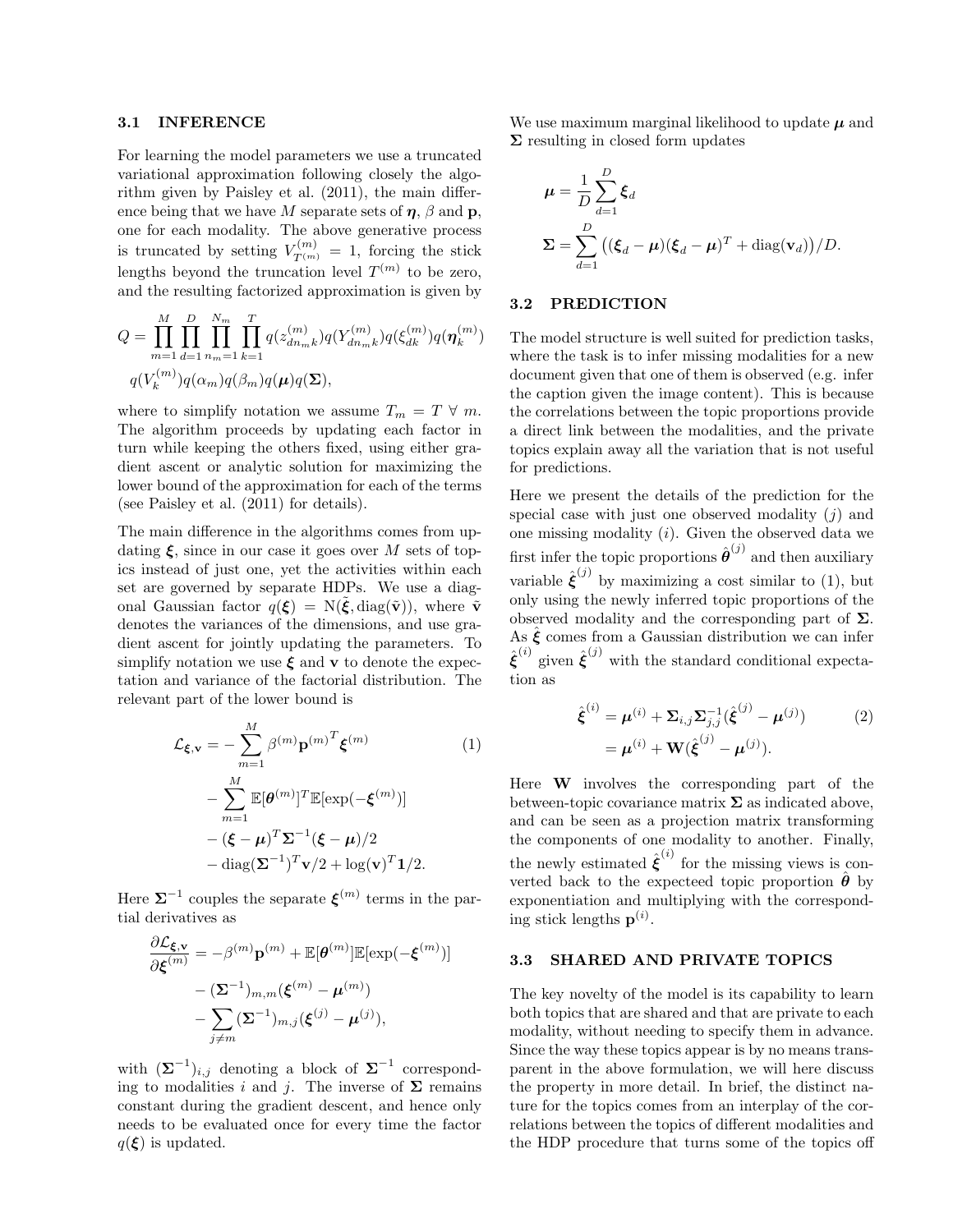for each modality. In particular, neither of these properties alone would be sufficient.

As mentioned already in Section 3, merely having separate  $\xi^{(m)}$  drawn from a single Gaussian is not sufficient for finding private topics. At best, the correlation structure can specify that the weights will be independent for the modalities. Next we explain how the other key element of the model, separate selection of active topics for each modality, is not sufficient alone either. We do that by considering a special case of the model that assumes equal  $\xi = \xi^{(m)}$  for all views but has separate stick-breaking processes switching some of the topics off for each of the views. We call this alternative model mmDILN, due to the fact how it implementes multi-modal LDA of Blei and Jordan (2003) with DILN-style component selection.

Intuitively, mmDILN model could find private topics simply by setting  $\mathbf{p}_k^{(m)}$  $\binom{m}{k}$  to small value for topics that are not needed in that modality. However, it cannot make correct predictions from one modality to another, and hence fails in achieving one of the primary goals for shared-private factorizations. If  $\mathbf{p}_k^{(m)}$  $\binom{m}{k}$  is small then the model has no information for inferring  $\xi_k$  from that view, and hence also all other elements  $\xi_l$  that correlate with  $\xi_k$  will be incorrect. If  $\xi_k$  was an important topic for the other view, the predictions will be severely biased. Our model avoids this issue by having the separate  $\xi^{(m)}$  parameters, leading to correct across-modality predictions as described in the previous section. In the experimental section we will empirically compare the proposed model with mmDILN, demonstrating how mmDILN indeed has very poor predictive accuracy despite modeling the training data almost as well. Hence, even though the structure is in principle sufficient for learning private topics, the model has no practical value as a shared-private factorization.

In order to recognize the nature of each of the topics, we need to look at both the covariance  $\Sigma$  between the topic weights and the modality-specific stick weights  $\mathbf{p}_k^{(m)}$  $\binom{m}{k}$ . Since the topics can be (potentially strongly) correlated both within and across modalities, we can identify private topics only by searching for topics that do not correlate with any topic that would be active in any other modality. In the experiments we demonstrate how the topics can be ranked according to how strongly they are shared with another modality, by inspecting the elements of  $\Sigma$ .

## 4 RELATED WORK

In this section we relate the model to other approaches for modeling multi-modal count data.

### 4.1 MULTI-MODAL TOPIC MODELS

The multi-modal extension of LDA (mmLDA) by Blei and Jordan (2003) and its non-parametric version mmHDP by (Yakhnenko and Hovavar, 2009) assume all modalities to share the same topic proportions, and essentially extend LDA only by having separate dictionaries for each modality and generating the words for the domains independently. For many real world data sets the assumption of identical topic proportions is too strong, and the model tries to enforce correlations even when they do not exist. While the assumption may help in picking up topics that would be weak in either modality alone, it makes identifying the true correlations almost impossible.

Such models fail especially when modeling data having strong private topics in one modality. Since the topic proportions are shared, the topic must be present in other modalities as well and becomes associated with a dictionary that merely replicates the overall distribution of the words. Such topics are particularly harmful for prediction tasks. When the dictionary of a topic matches that of the background word distribution, it will be present in every document in that modality. For example, when predicting text from images we could learn to associate politics (a strong topic private to the text modality) with the overall visual word distribution, resulting in all of the predictions including terms from the politics topic.

Salomatin et al. (2009) took a step towards our model with their multi-field CTM. It extends CTM by introducing separate  $\xi^{(m)}$  for each modality, similarly to our model. However, as described in the previous section the separate topic proportions are not yet sufficient for separating the shared topics from private ones.

### 4.2 CONDITIONAL TOPIC MODELS

Lots of recent work on multi-modal topic modeling framework has focused on building conditional models, largely for image annotation task. Correspondence LDA (corrLDA) proposed simultaneously to mmLDA in (Blei and Jordan, 2003) is a prominent example, assuming that the image is generated first and the text depends on the image content. Both modalities are assumed to share the same topic weights. While such models are very useful for modeling the conditional relationship, they do not treat the modalities symmetrically as in our model. Recently Puttividhya et al. (2011) proposed an extension of corrLDA, replacing the identical topic distributions with a regression module from image topics to the textual annotation topics. The added flexibility results in better predictive performance, but the model remains a directional one,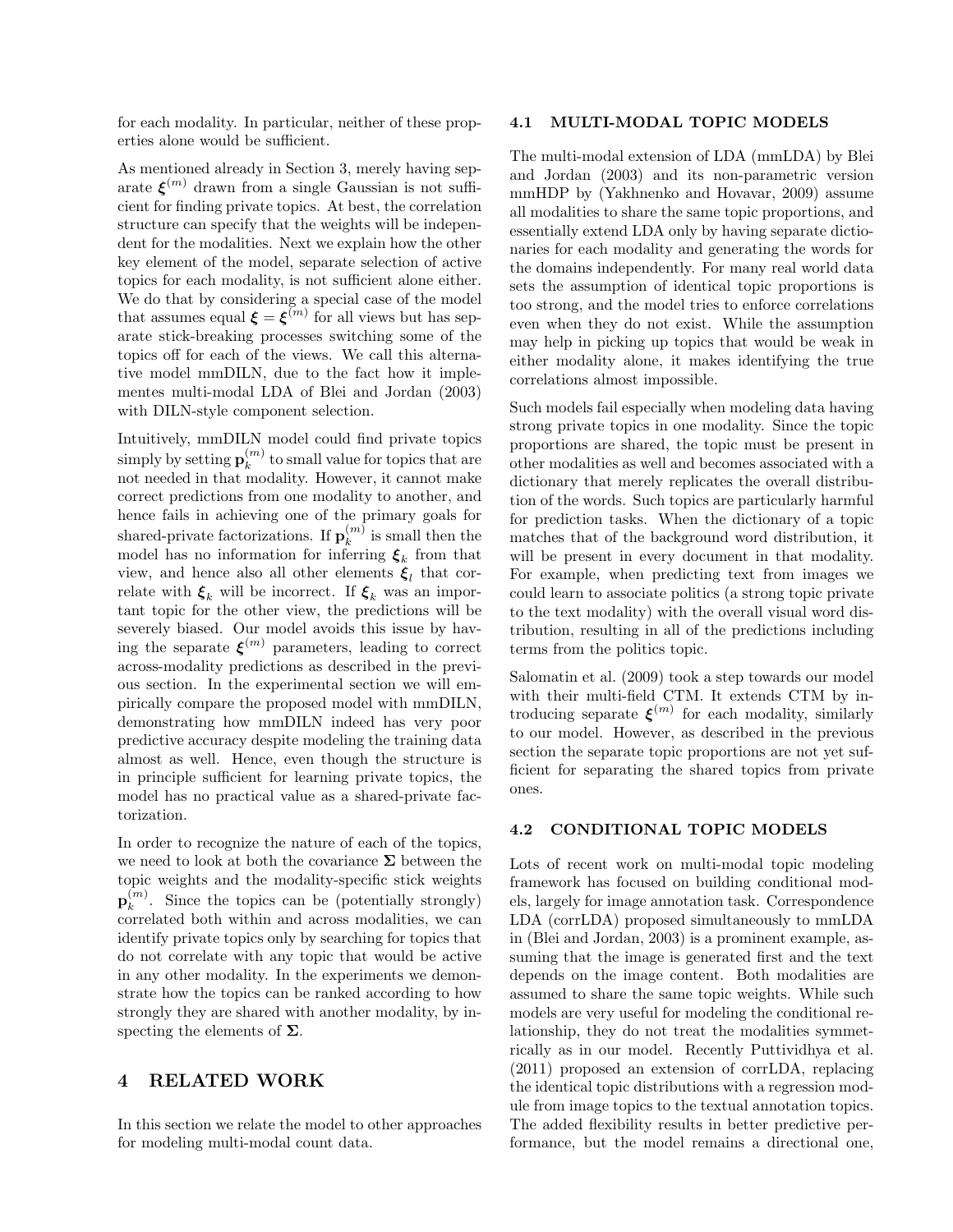in contrast to our model that generates all modalities with equal importance. For applications treating only two modalities and having a specific task that makes one of them more important (say, image annotation) the conditional models often work well. However, they do not easily generalize to multiple modalities and are not flexible in terms of the eventual application.

Other conditional models focus on conditioning on meta-data, such as author or link structure (Mimno and McCallum, 2008; Hennig et al., 2012). Such models allow integrating data that are not necessarily in count format, but the same distinction of directional versus generative applies. However, this family of models could be integrated with our solution, incorporating a meta-data link into our multi-modal model. In essence, the choice of whether meta-data is modeled or not is independent of the choice of how many count data modalities the data has.

#### 4.3 CANONICAL CORRELATIONS

As described earlier, the model bears close resemblance to how CCA models correlations between continuous data, the similarities being most apparent with the recent re-interpretations of CCA as shared-private factorization (Klami and Kaski, 2008; Jia et al., 2010). The technical details of the solutions are, however, very different as the normalization of topic proportions makes the techniques used for continuous data not feasible for topic models.

Despite the mismatch of data types, CCA can be used for modeling count data as well. The most promising direction would be to apply kernel-CCA, but there are no obvious choices for the kernel function that would directly match the analysis of image-text pairs. As one practical remedy, (Rasiwasia et al., 2010) combined CCA and LDA directly by first estimating a separate LDA model for each modality and then combining the resulting topic proportions with CCA. Our approach does not rely on two separate analysis steps that do not result in directly interpretable private topics.

### 5 EXPERIMENTS AND RESULTS

#### 5.1 DATA AND MEASURES

We validate the model on real data collected from Wikipedia<sup>1</sup>. We constructed a data collection with  $D = 20,000$  documents, each consisting of a single image represented with 5000 SIFT patches and text (the contents of the whole Wikipedia page) represented with a vocabulary of 7500 most frequent terms, after

stopword removal. We make a random 50/50-split into test and train data. To demonstrate the ability of the proposed model to correctly model the relationships between the two modalities, we evaluate the model with conditional perplexity of a missing modality for a new sample:

$$
\mathcal{P}_{\text{train}}^{(m)} = \exp\bigg(-\frac{\sum_{d \in D_{train}} \log p(\mathbf{x}_d^{(m)})}{\sum_{d \in D_{train}} \mathbf{x}_d^{(m)}}\bigg)
$$

$$
\mathcal{P}_{\text{test}}^{(i)(j)} = \exp\bigg(-\frac{\sum_{d \in D_{test}} \log p(\mathbf{x}_d^{(i)}|\mathbf{x}_d^{(j)})}{\sum_{d \in D_{test}} \mathbf{x}_d^{(i)}}\bigg),
$$

where  $\mathbf{x}_d^{(m)}$  $\binom{m}{d}$  denotes concatenation of  $N_d^{(m)}$  words. These quantities measure how well the model can relate the visual content to the textual content, corresponding to the document completion task of Wallach et al. (2009) but computed across modalities.

We compare our model to three alternatives representing various kinds of multi-modal topic models: mmDILN (Section 3.3), mmHDP (Section 4.1) and corrLDA (Section 4.2). Both mmDILN and mmHDP are comparable to our model in making automatic topic number selection and modeling both modalities symmetrically. Consequently, the experiments will focus on demonstrating the importance of finding the correct factorization into shared and private topics. The corrLDA is included as an example of a conditional model that gives an alternative approach to solving a similar prediction task. Note that we need to learn two separate corrLDA models, one for predicting text from images and one for the other direction, whereas the other models can do both types of predictions. For corrLDA we use 100 topics (the threshold we used for nonparametric models).

#### 5.2 INFERENCE SPEED

First we show that the variational approximation used for inference is efficient. Figure 2 shows how the algorithm converges for both  $N = 400$  and  $N = 10000$ documents already after some tens of iterations. For both experiments we used a maximum of  $T = 100$ topics. The convergence of mmHDP and mmDILN is similar (not shown).

## 5.3 PREDICTING TEXT FROM IMAGES AND VISE VERSA

Figure 3 shows the evaluation for training and test sets for the proposed model and the comparison methods, measured as the perplexity on training data and the conditional perplexity of images given the text and text given the images. The proposed method, which is more flexible than the alternatives, reaches better

<sup>1</sup>Available from http://www.eecs.berkeley.edu/ ~jiayq/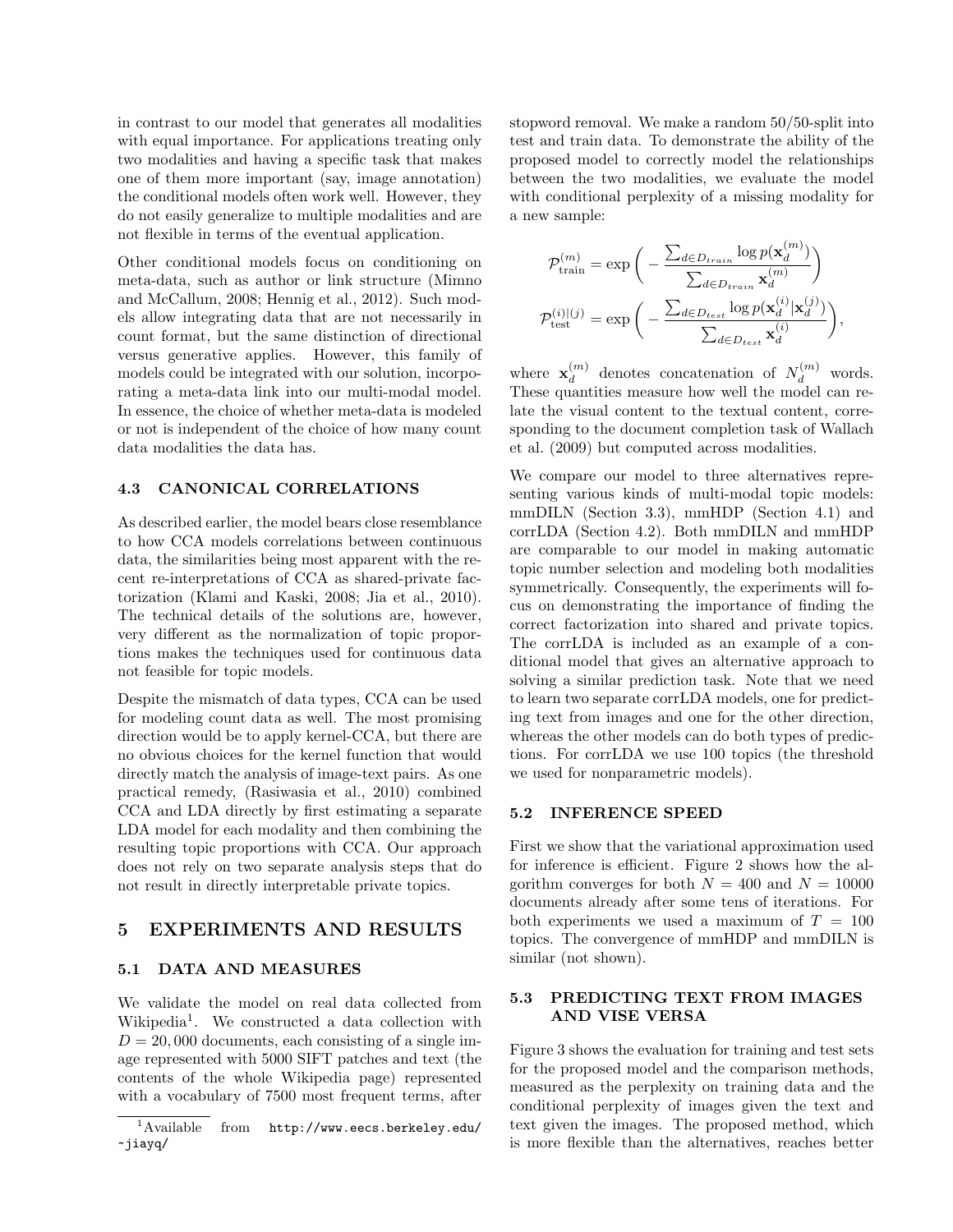

Figure 2: Training perplexity as function of algorithm iterations.

(lower) perplexity on the training and testing data due to being able to describe both variation not shared by the other modality without needing to introduce noise topics.

A notable observation is that the baseline methods perform worse at predicting text from images as the amount of training data increases. This illustrates clearly the fundamental problem in modeling multi-modal collections without separate private topics. Since the text documents are easier to model than the images, the alternative models start to focus more and more on modeling the text when there is large amount of data. The dominant topics start describing the text alone, yet they are also active in the image modality but with a topic that does not contain any information. Given a new image sample, the estimated topic proportions will be arbitrary and hence do not enable meaningful prediction. The proposed model, however, learns to make those textual topics private to the text modality, while capturing weaker correlations between the two modalities with shared topics. The model still cannot predict textual information not correlated with the image content, but it learns correctly not to even attempt that and manages to make accurate predictions for the aspects that are correlated.

#### 5.4 SHARED AND PRIVATE TOPICS

To illustrate how the HDP-formulation chooses the topics, we visualize the stick parameters p in Figure 4. First, we notice that the last sticks have close to zero weight, indicating that the chosen truncation level  $T = 100$  is sufficient. More importantly, we see that the weights for the text and image topics are different (the image topics are more spread out), motivating the choice of separate weights for the modalities.

To further understand how the proposed model is able to find both shared and private topics, we explore the nature of the individual topics. Since the SIFT vocabulary is not easily interpretable by visual inspection, we illustrate the property for the textual topics. For each textual topic we measure the amount of corre-



Figure 4: Visualization of stick parameter p of the proposed model for the text modality (a) and the image modality (b) reveals how they are not identical for the two modalities. Both figures show the weights for two models learned with 400 and 10, 000 documents, revealing how the distribution is learned fairly accurately already from a small collection.

lation between the other modality by inspecting the correlation structure in  $\Sigma$ , and then rank the topics according to this measure. This results in a ranked list of the text topics, the first ones being strongly shared by the two modalities while the last ones are private to the text modality.

More specifically, denoting the separate blocks in the covariance matrix as

$$
\Sigma = \begin{pmatrix} \Sigma_{t,t} & \Sigma_{t,i} \\ \Sigma_{i,t} & \Sigma_{i,i} \end{pmatrix}, \tag{3}
$$

we convert it to a correlation matrix,  $\Omega$ , threshold small values out (we used a threshold of 0.2) and extract the cross-correlation between textual (rows) and visual topics (columns), to get  $\Omega_{t,i}$ . Then for each textual topic we define visual relevance,  $\rho_k$ , as row mean of absolute values of  $\mathbf{\Omega}_{t,i}$ , written as  $\rho = \frac{1}{T} |(\mathbf{\Omega}_{t,i})| \mathbf{1}^2$ . This quantity captures general and rich visual combinations that co-occur with the textual topics, and it is worth noticing how the measure is very general: It allows multiple visual topics to correlate with one textual topic (and vise versa), and includes both positive and negative correlations that are typically equally relevant (negative correlation can be seen as absence of a visual component) (See Figure 5 for demonstration).

The textual topics are ranked according to  $\rho$  in Figure 6 . There are a few very strong shared topics between text and image modalities, and at the end of the list we have several topics private to the text modality, indicated by zero correlation with the image modality. This matches with the intuition that the full text of a Wikipedia page cannot be mapped to the image content in all cases. Table 1 summarizes the six text topics most strongly correlating with the image modality, as well as six topics that are private

<sup>&</sup>lt;sup>2</sup>We also tried using the maximum element instead of the mean; it results in fairly similar ranking.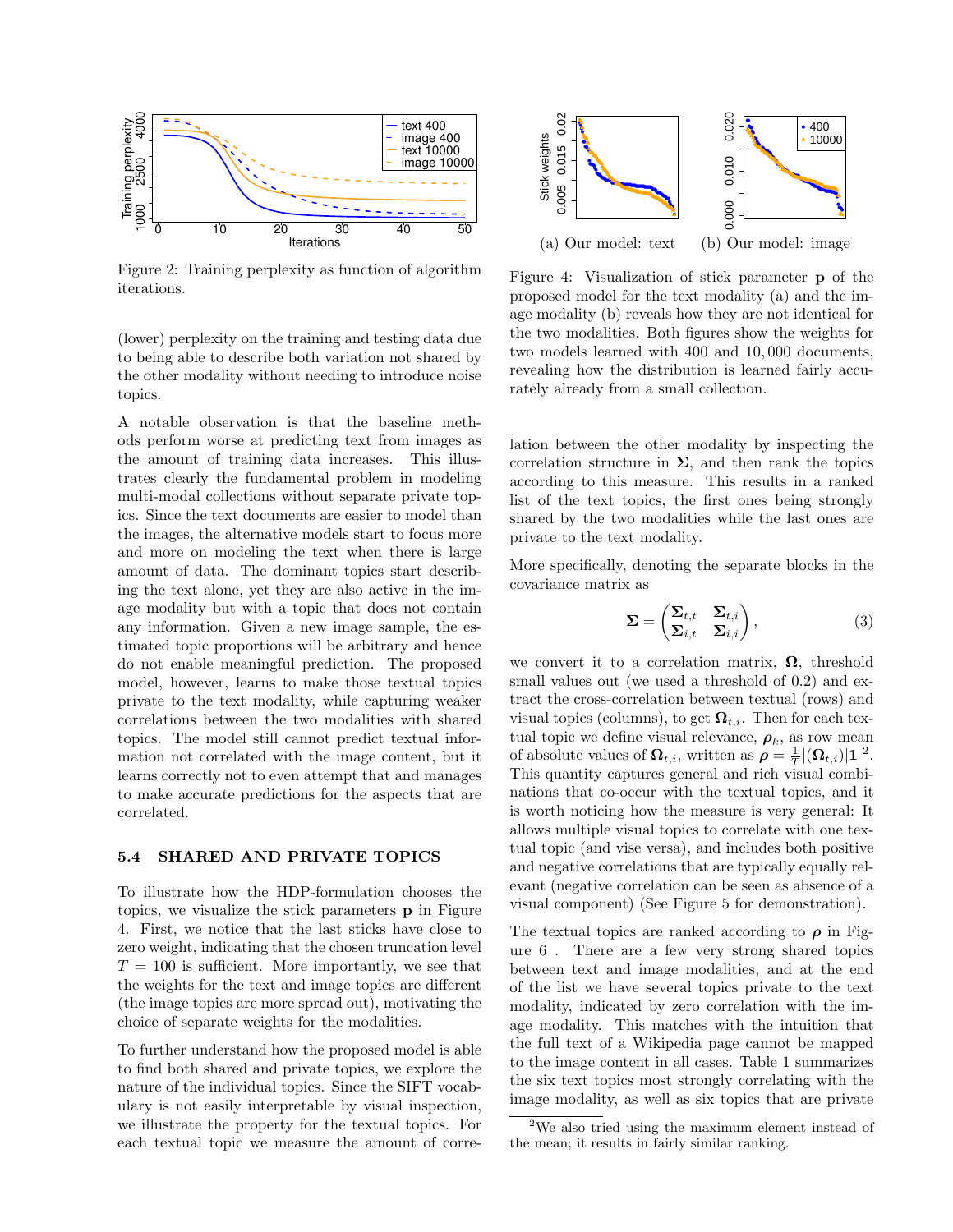

Figure 3: Training and test perplexities (lower is better) for the two modalities. For training data we show the perplexity of modeling the text (a) and images (b) separately. For test data, we show the conditional perplexity of predicting text from images (c) and predicting images from text (d), corresponding to the document completion task used for evaluating topic models. The proposed method outperforms the comparison ones in all respects. The comparison methods mmHDP, mmDILN and corrLDA that are not able to extract topics private to either modality are not able to learn good predictive models, demonstrated especially by the error increasing as a function of training samples in (c). The image prediction perplexity for mmDILN is outside the range depicted in (d), above 5400 for all training set sizes.



Figure 5: Illustration of part of cross-correlation between text topics and image topics corresponding to subset of  $\mathbf{\Omega}_{(t,i)}$ , where yellow represents positive correlations, and blue represents negative ones. The size of the boxes corresponds to the absolute value.

to the text modality, revealing very clear interpretations. The most strongly correlating topic covers airplanes, which are known to be easy to recognize from the images due to the distinct shapes and background. The second topic is about maps that also have clear visual correspondence, and the other strongly correlated topics also cover clearly visual concepts like buildings, cars and railroads. The topics private to the text domain, in turn, are about concepts with no clear visual counterpart: economy, politics, history and research. In summary, the model has separated the components nicely into shared and private ones, and provides additional interpretability beyond regular multi-modal topic models.



Figure 6: Text topics ordered according to visual relevance  $\rho$ . We see that there are a few strongly correlating topics, and that the model has found roughly 10 topics that are private to the text domain. Note that such topics may still be important for modeling the whole multi-modal corpus, whereas they do not contribute to the cross-modal information transfer.

## 6 DISCUSSION

Our paper ties together two separate lines of work for analysis of multi-modal data. In particular, we created a novel multi-modal topic model which extends earlier tools for analysis of multi-modal count data by incorporating elements found useful in the continuousvalued case. We explained how learning topics private to each modality is of crucial importance while modeling modalities with potentially weak correlations, and